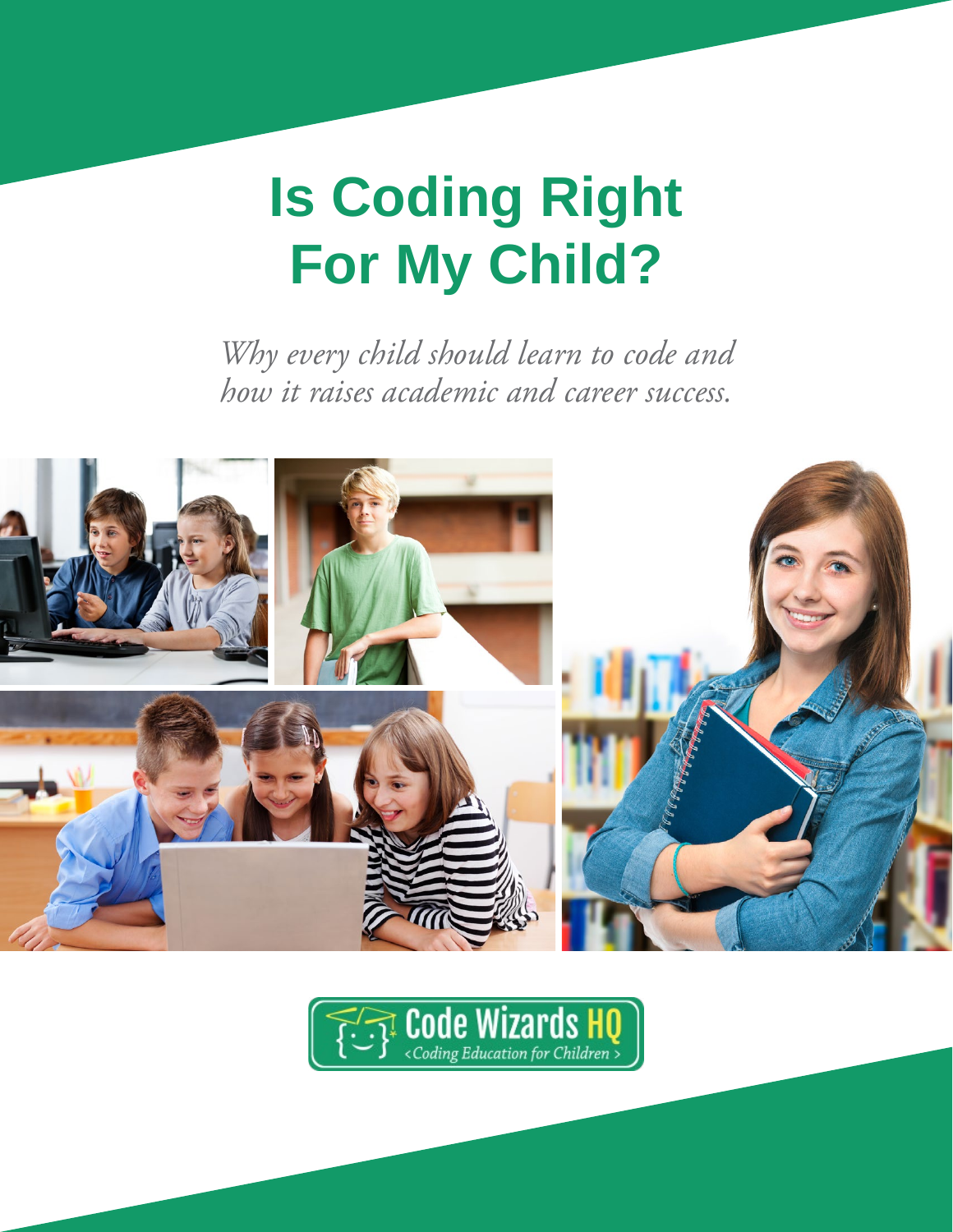### **CONTENT**

| Coding Improves Student Performance In All Subjects. 4    |
|-----------------------------------------------------------|
| Coding Helps Kids See the Bigger Picture and It's Parts 6 |
|                                                           |
|                                                           |
| 8 Reasons CodeWizardsHQ is the best way to teach Coding   |
|                                                           |
|                                                           |
| (The World Needs Finishers) Coding Teaches                |
|                                                           |
|                                                           |
|                                                           |
|                                                           |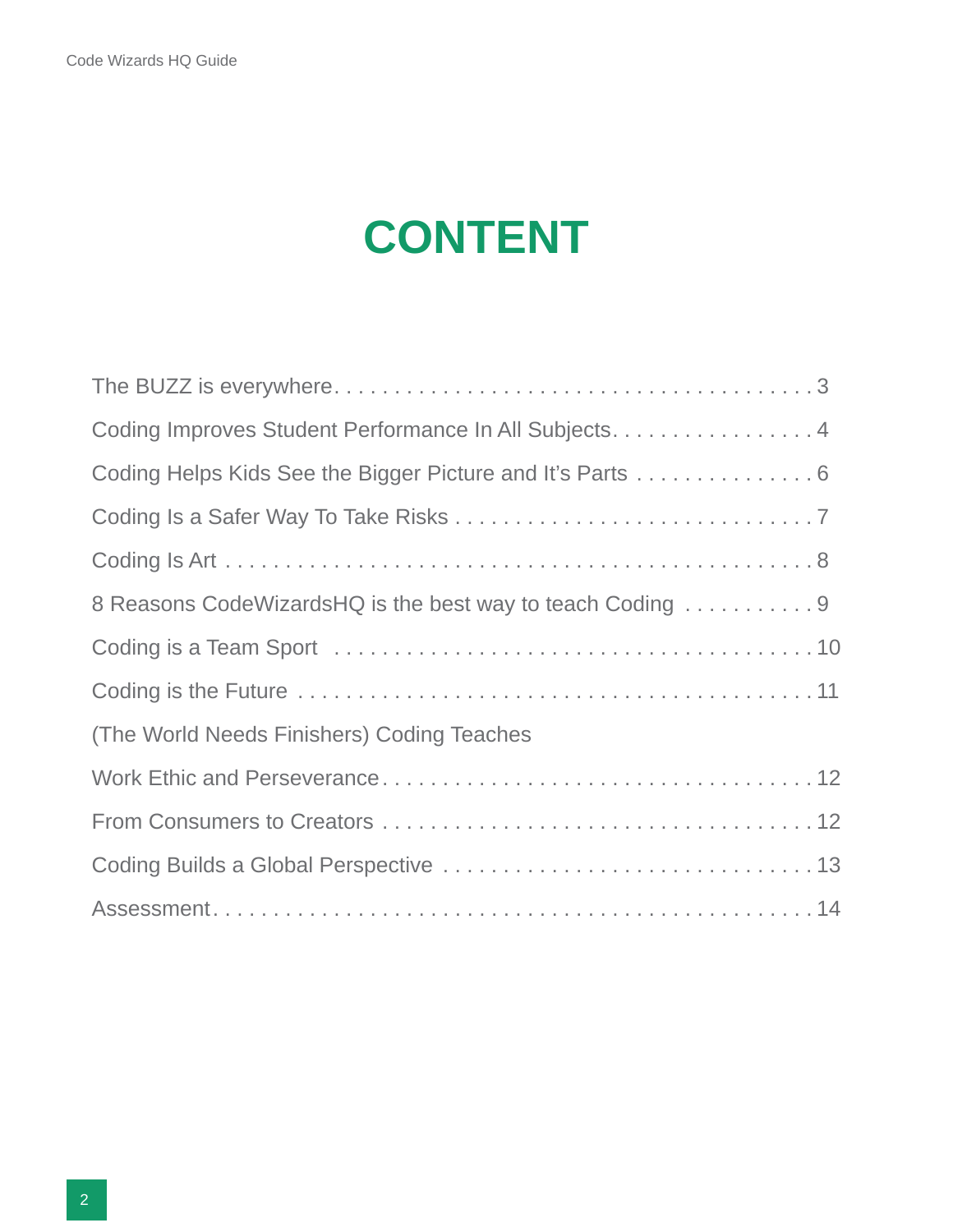### <span id="page-2-0"></span>**The BUZZ is everywhere**

From celebrities and educators, people from every walk of life are touting the benefits of learning to code. Coding boot camps are popping up all over the place, offering adults the promise of a career transition into a lucrative field. A growing number of online code academies are offering self-guided courses.

Khan Academy is promoting its *"Hour of Code"*, and programs like Scratch are introducing the basic concepts of coding to primary kids. What's up with all the hype? Is it just about filling millions of jobs that economists fear will go unfilled at some point in the future? **What if my child doesn't want to be a software engineer?** Should she still learn to code?

**Learning to code is about more than filling jobs.** Coding can be a lucrative career path, but it certainly isn't a career path that everyone should

choose. Many children are passionate about other things, and every job in the future isn't going to feature side-by-side monitors displaying lines of javascript.

Like Steve Jobs said, coding teaches kids how to think. Learning to code teaches kids how to take a big-picture problem, break it into smaller chunks, form a plan, execute the plan, learn from your mistakes, fix them, complete the task, and have something to show for it. Problem solving and project management play a part in everyone's job and in everyone's life in general!

**Children's brains are literally growing.** They are rapidly developing new cells, new pathways, and new abilities as children approach adulthood. Learning to code helps children's brains develop pathways and neurons that will benefit them for the rest of their lives.

*Everybody in this country should learn how to program a computer, because it teaches you how to think. - Steve Jobs*

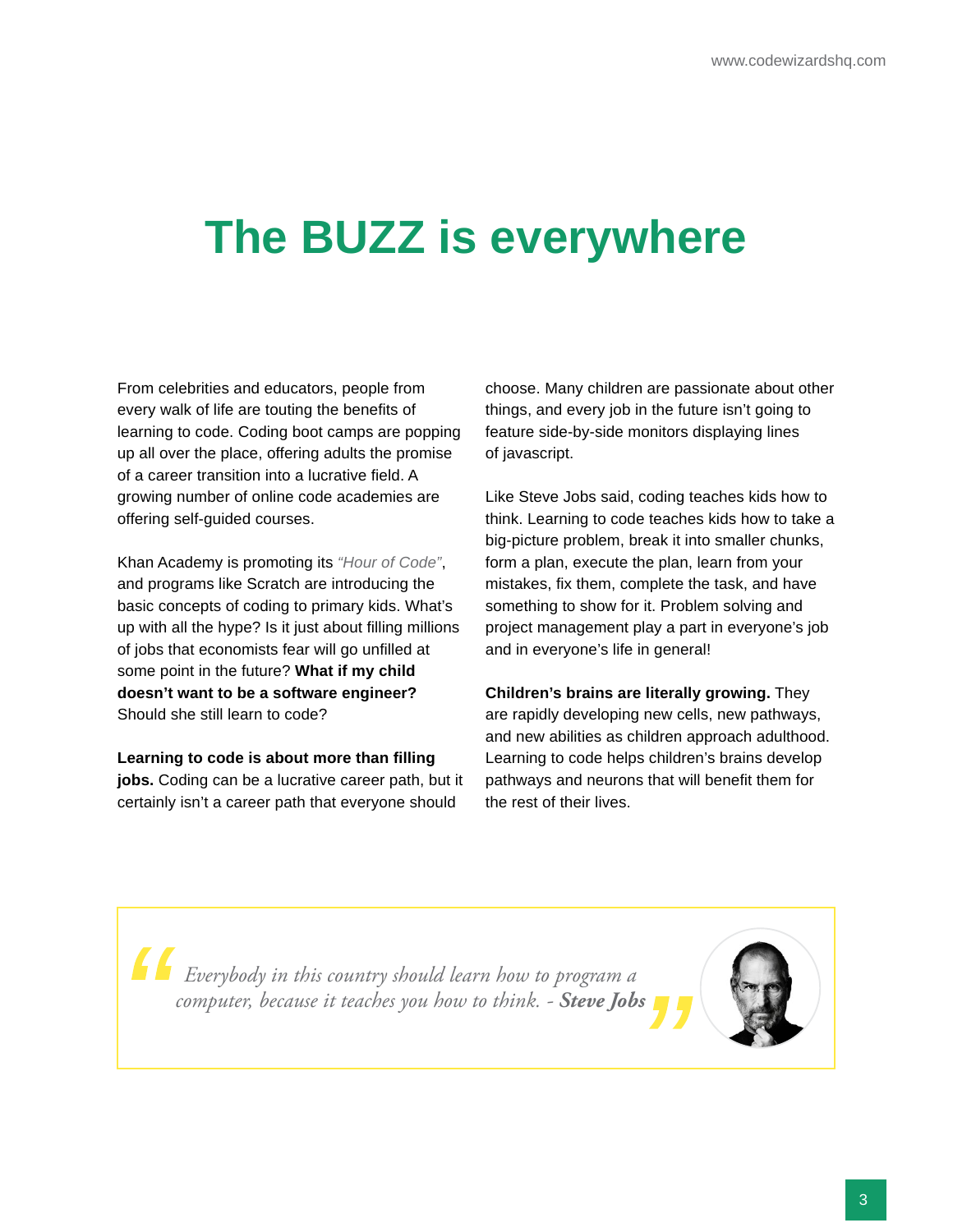### <span id="page-3-0"></span>**Coding Improves Student Performance In All Subjects**

The principles and practices of coding help kids in every academic area. Some connections, for instance math, are more obvious, but coding skills touch on every academic arena. Let's start with the one most people think of--math. Math involves precise logic. If I add this number to this number, and then I divide the sum by this number, I get this other number. Many aspects of coding are logic in its purest form.

The coder is telling the computer, *"If I do this, I want you to do this and this. If the user clicks this button before filling in these boxes, then show him an error message. If the user scrolls down on this page, shrink the navigation menu while keeping it pinned to the top as they scroll."* In some cases, coding involves actual math, but in most cases, coding is really just a series of *"if-then"* scenarios tied to certain actions and conditions.

Many of us remember PEMDAS, one of the most popular ways to remember the order in which to solve a multi-step equation. Coding often behaves the same way, prioritizing certain actions ahead of others, and making sure that the correct order is maintained.

So, coding obviously connects to math class, but what could it have to do with painting? Or athletics? Please don't tell me that coding has something to do with football? Well… actually it does. Let's start with art. Art is a creative endeavor, and we often think of artists as whimsical idealists, driven by emotion and an innate sense of beauty and meaning. While these qualities are often present, art is more than putting a brush to paper.

Creating works of art, whether they be paintings, songs, or novels, still requires thought. The artist takes on a project intent on creating something great. Greatness usually isn't an accident. It takes planning, research, practice, and problem solving. The paint can't be layered



in any random order and produce the same result. Changes in the tempo of a song have an impact on the listener, and must be carefully considered.

Art is a project, and projects need processes that make them successful. Learning to code teaches kids to learn the process and work the process to produce an outcome. What if you could produce a better looking website with less code. Wouldn't that be a thing of beauty?

Have you ever seen a coach's whiteboard covered in X's and O's? They mark the location of players. Sports is another great example of logic. If the opponent does this, you do this. If you're dribbling the ball, and your player sets a pick for you, you should dribble in the direction of the pick, staying as close to your own player as possible in order to break free of the defender.

It's logic--a series of conditional if-then statements. When quarterbacks go to the NFL, they take an IQ test called the Wonderlic. The test is designed to predict how quickly and correctly quarterbacks will be able to assess the different scenarios presented by the defense and make logical decisions accordingly. So yes--teaching your little quarterback to code will help him win games.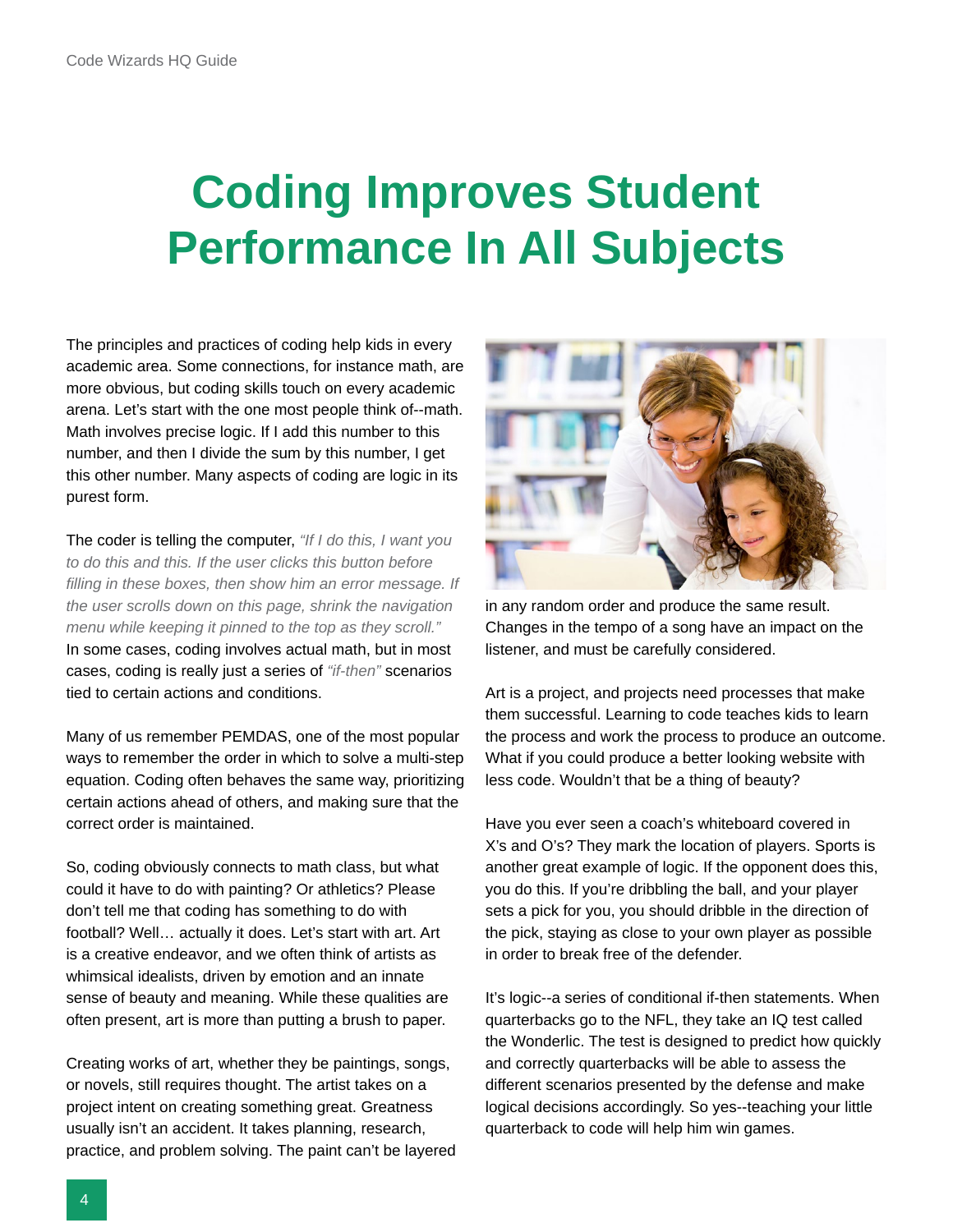### **Coding Needs Teachers**

Parents who choose to introduce their kids to coding have many options to choose from.

There are many self-guided code academies online, leaving parents with a choice to make. Which platform will offer my child the best experience and the highest chance of success learning to code?

Self-guided online code academies offer a difficult environment for kids to succeed. Many kids begin the process, but few stick to it long enough to become proficient at coding.

On-site coding camps are often focused on games and lack the differentiated focus required for kids to really learn to code. Furthermore, they offer yet another location to cart kids to and from.

CodeWizardsHQ was created to fill a void in the code academy space.

CodeWizardsHQ provides a teacher-led model where student can learn from the safety and convenience of their own home or any location they have access to a computer and internet. Coding instructors work online with groups of kids to help them overcome difficulties and provide encouragement.

Of the kids who begin online code academies, a large number leave as soon as they encounter challenges that they can't overcome, and parents often don't have the time or expertise to lend a hand. CodeWizardsHQ offers a teacherguided model in which pacing and support are provided by real human coding instructors.



When your child encounters challenges, a real teacher is providing support and encouragement. Pacing is provided by a carefully planned curriculum designed for kids and administered by **instructors** 

The CodeWizardsHQ model has proven successful with kids. CodeWizardsHQ students stick with the program and have real websites to show for their time and effort.

While online learning has dramatically increased access to content, the teacher-guided school model is still the gold standard for educating children and teens.

Children and teens are still developing their executive function and problem solving skills, and having a CodeWizardHQ teacher helping them stay on track make all the difference.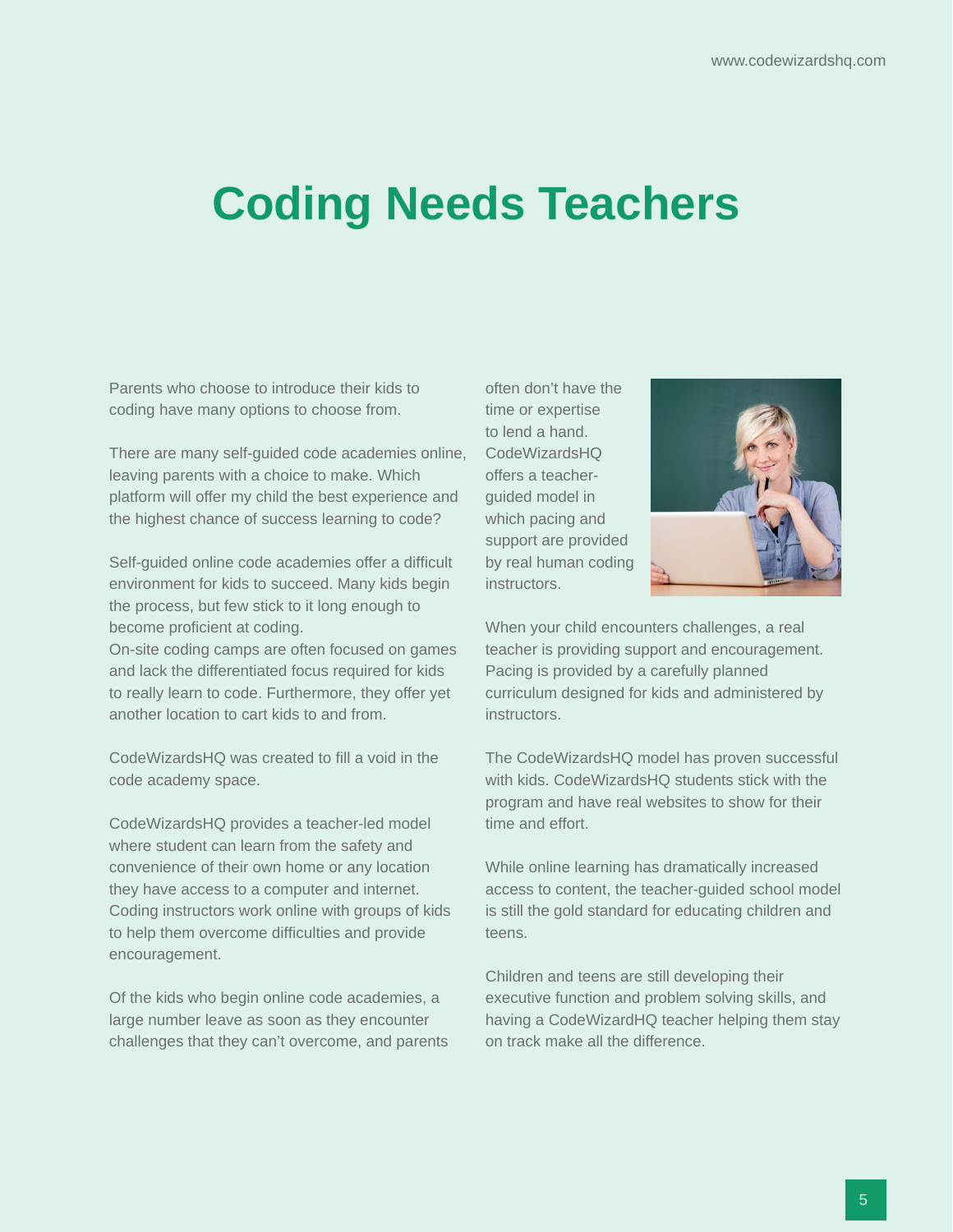### <span id="page-5-0"></span>**Coding Helps Kids See the Bigger Picture and It's Parts**

Learning to code teaches kids to work the details with the big picture in mind. There's an old saying that goes: "*He missed the forest for the trees."* The saying means that we often get so focused on the details that we lose site of the big idea or overall mission. People are often divided into *"big picture"* people and *"details oriented"* people, but assigning such traits to people can make them think they're fated to be one and not the other. Highly successful people must be both.

As kids learn to code, they are developing the ability to see the big picture while focusing on the details. The overall project is the *"big picture"* while the *"details"* are the small parts that must be executed with precision to make the vision a reality. It is critical that all children learn to see the big picture, because **the big picture gives the smaller tasks a purpose**. Being able to form a high level vision empowers children to be mission driven and pursue the things that really matter to them.

Mission driven people are happier, more successful, and stand to make a lasting impact on the world and the people around them. Coding teaches kids to start with a big-picture goal and align their tasks to complete that goal and produce something great that they can share with others.

But don't forget about the details. **Every big project is made up of small parts**. It's okay to be enamoured by the forest, but kids still need to watch their step and navigate with a purpose. Learning to code teaches kids to work in the details to realize the goal. They must complete small tasks in a linear fashion, and as they do, the big picture takes form. The big picture offers vision and purpose, while the details enable kids to execute on that purpose.

### **Coding Myth Busters**

When it comes to coding, there are several myths that even the most wellinformed people believe is true. Here are the top 6 stereotypes, that just isn't true.

#### **Myth 1: Coding is for math people.**

"Math and programming have a somewhat misunderstood relationship. Many people think that you have to be good at math or make good grades in math class before you can even begin to learn programming. But how much math does a person need to know in order to program? Not that much actually."

#### **Myth 2: Coding is for geniuses.**

"I've met a lot of people who believe that "programming" is an abstract, scary piece of dark magic—some kind of inaccessible ability. I'm a firm believer—and actual proof—that you don't have to be a child genius or mathematical wizard to learn how to code."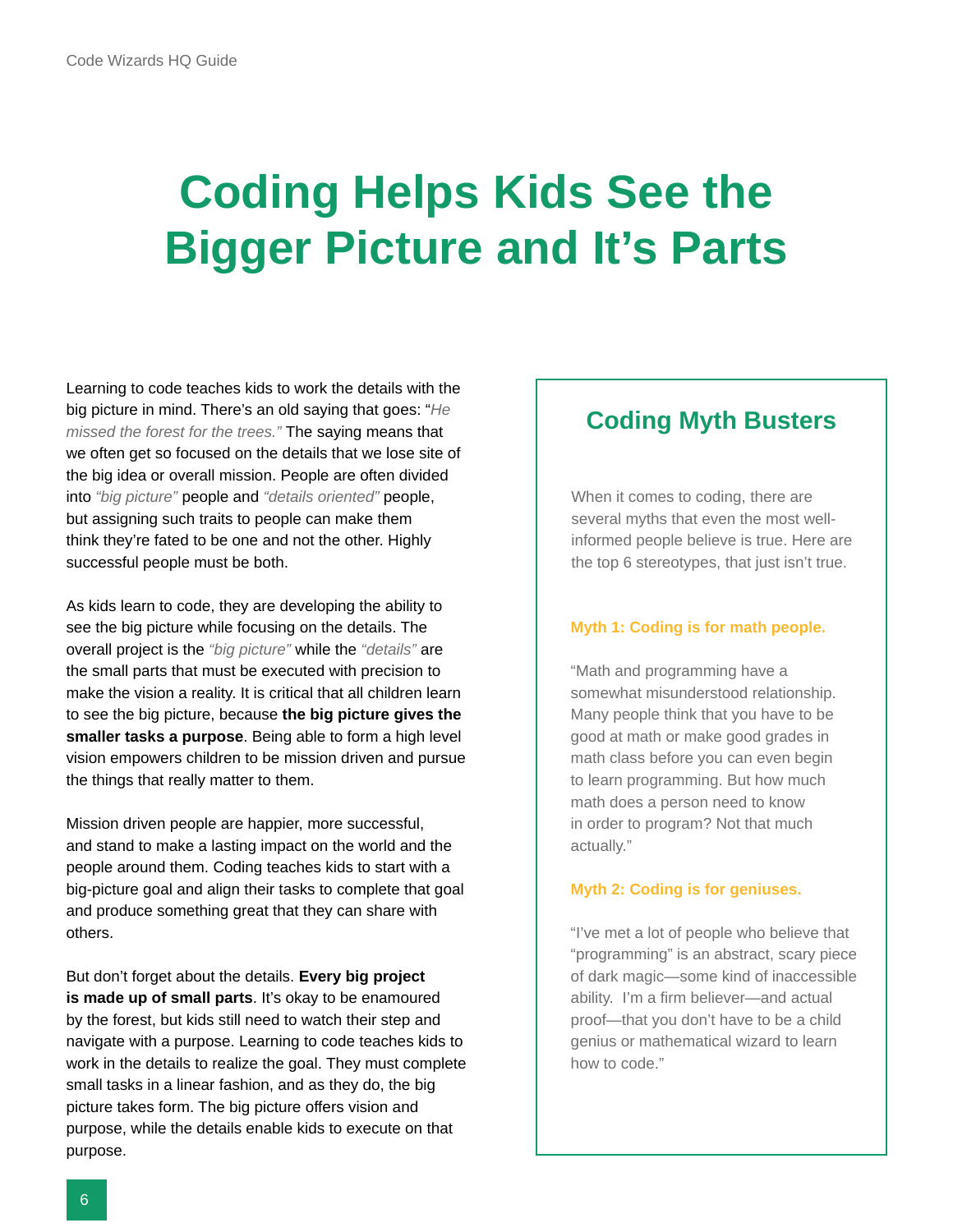### <span id="page-6-0"></span>**Coding Is a Safer Way To Take Risks**

Taking risks is a tricky endeavor. On one side of the coin, kids must take risks in order to learn, progress, and accomplish goals. On the other side of the coin, taking careless risks in dangerous environments can quickly turn catastrophic. Running for student council is a good risk. Sitting on the railing of a  $4<sup>th</sup>$  floor balcony--not so much.

One of the conundrums of parenting is determining which risks to allow and which to prevent. How can parents teach their children to continue taking good risks even when they don't result in success? One solution is to give them opportunities to try again.

Coding is a safe, fun way to take risks. **Coding is an environment where kids can take chances, fail, correct, and try again**, without catastrophic consequences. Empowering kids to take chances and work through mistakes trains them for life. As a child learns to code, he also learns that an error isn't the end. It can be corrected. The website can be unpublished, redone, or improved. It's okay to start with the wrong color scheme. It's okay to embed a link that doesn't work, as long as you fix it.

Coding also teaches children to understand the value of getting it right the first time. As kids take chances in this safe environment, they develop a sense of the effort and frustration of doing it over and over and over to get it right. They naturally begin to realize that if they're careful and get details right the first time, they can progress toward their ultimate vision faster and with less frustration.

While **coding teaches that it's okay to make mistakes**, it also teaches that it's really frustrating and time-consuming to keep making the same mistake. These two lessons can be applied to nearly every aspect of life, from careers to relationships.

### **Coding Myth Busters Contd..**

#### **Myth 3: Coding is for engineers.**

You can't avoid it, you may not be doing this for a living, as a professional programmer, but this knowledge and this training of how to explore on your own, makes you resourceful—that's a skill you will need in any field.

#### **Myth 4: Coding is for left brained people.**

"Our brain hemispheres are inextricably connected. Both sides are co-dependent and each takes a part in most thought processes."

#### **Myth 5: Coding is a lonely job.**

"I think it's the reverse. There's an enormous amount of negotiation required in software engineering. If you don't like working with people, you are going to hate programming."

#### **Myth 6: Coding is for nerdy boys.**

"I love art, I love coding, and now I get to make movies," said Feinberg, who earned her B.A. in computer science at Harvard.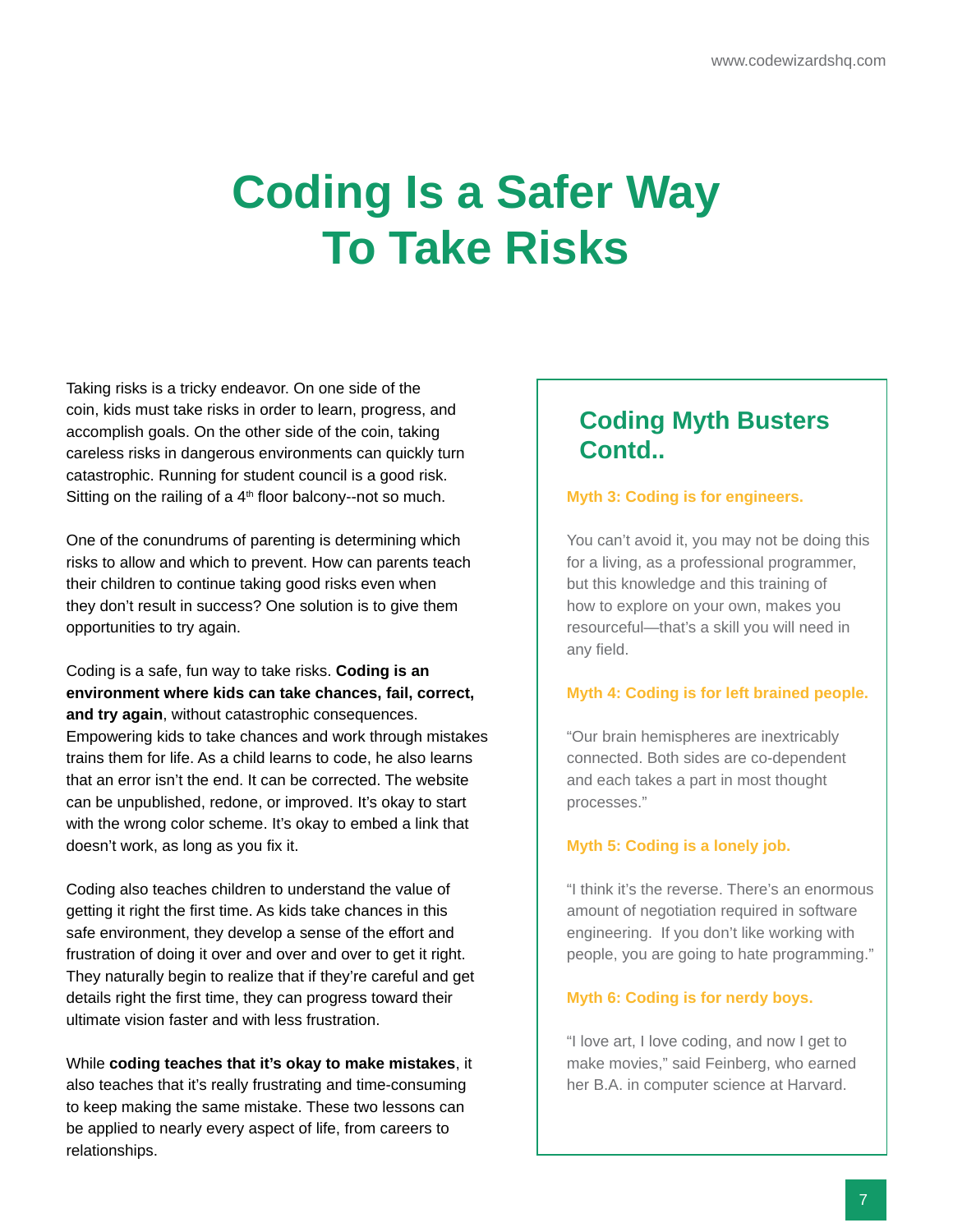### **Coding Is Art**

<span id="page-7-0"></span>Coding is a creative pursuit. The coder must consider how they want their work to look, feel, and behave. It's not just about what it does. It's also about how it's done. Consider a website for a florist. If the website is simply a white page with black text that tells what the florist offers, where she's located, and what hours she works, it probably won't generate much business. The same site could carry the visitor through a visual experience that tells the story of the problem that the florist solves.

When websites and applications are being designed, designers actually use the word "story" to help guide development. They work hard to consider what the visitor's ideal experience would be on a site, and they carefully plan the site to create that experience. In a world where there are millions of websites, only the exceptional ones stand out.

Humans are natural storytellers, and coding helps them tell stories and carry people through them. Dancers often tell stories with their movement. Writers tell stories as they morph words into images in the minds of readers. Painters tell stories by selecting colors, brush strokes, settings, and subjects to convey emotion. Coders tell stories using visuals, words, and movement.

Coding also teaches kids to solve problems creatively. In the world of code, there's more than one way to accomplish a task. If it's not working one way, try another. Coding teaches kids to select the best tool for the job when there might not be a "right" tool. There could be



five different ways to do the exact same thing. Coders consider their personal preferences, their strengths, and how everything fits together.

Sometimes the way they choose to perform a task makes a future task more challenging. In that instance, they must again think creatively about how to address the problem. "Should I change my code from yesterday to make today's work easier, or accept the difficulty of today's work so that I can leave yesterday's as it is?" Coders are constantly asking themselves that question. Coding isn't a robotic task where there's a right and wrong way to do something.

Coders are frequently choosing the best choice in the absence of a right choice. Part of the beauty of coding is that a brush stroke can always be deleted or altered. The canvas can always evolve. The product improves and the coder improves. They make each other better.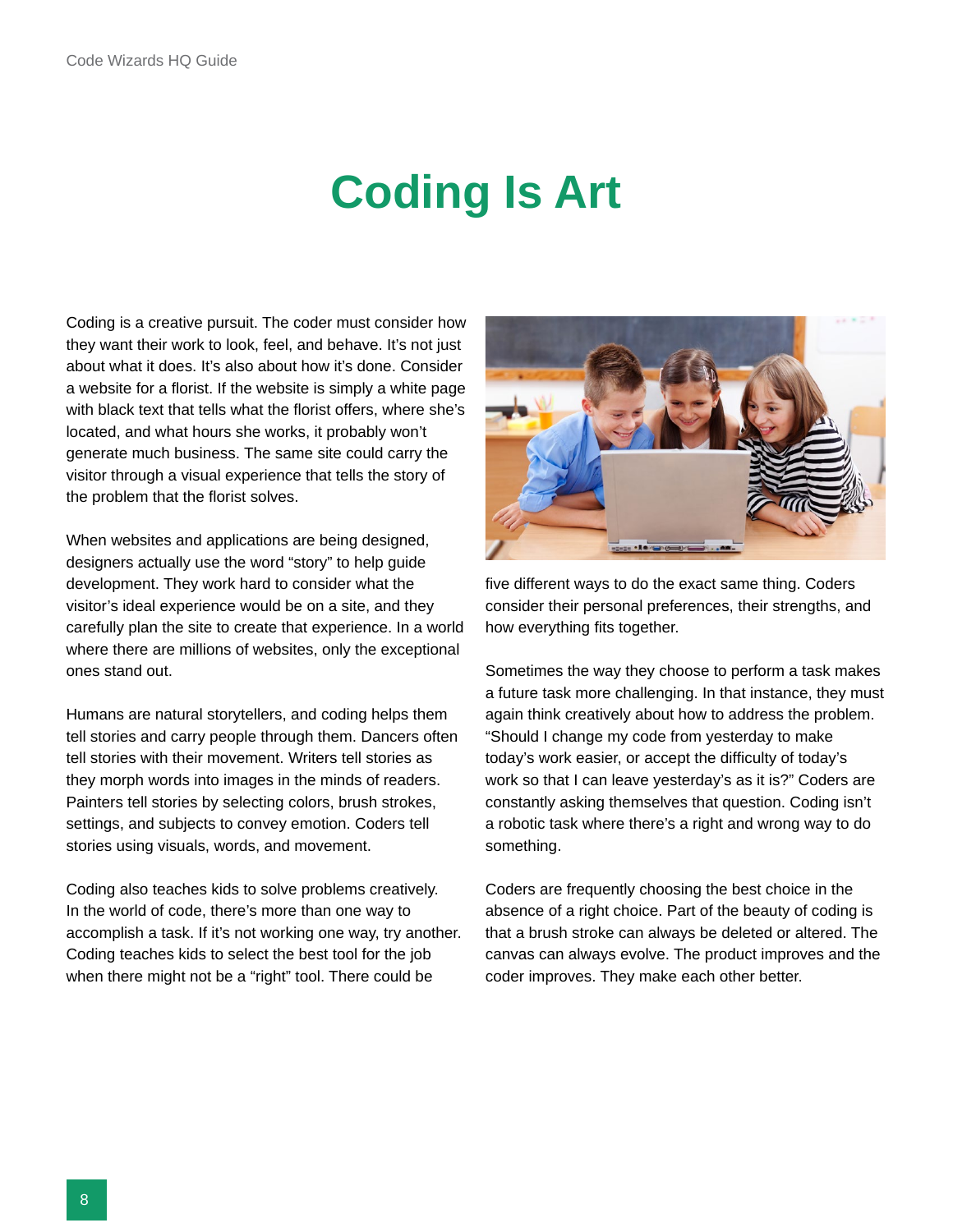### <span id="page-8-0"></span>**8 Reasons CodeWizardsHQ is the best way to teach Coding**

**8**

**Real Teachers:** Our weekly classes are led by friendly and knowledgeable instructors. Our teachers interact with students to help them overcome challenges that would otherwise cause them to get frustrated and give up. Lack of teacher-support is the #1 reason online selfpaced courses have very low completion rates. Our teachers ensure that students are working on new challenges every week. Without teachers providing the right pacing, kids spend a lot of time on the same level of difficulty, which leads to boredom and quitting. **1**

**Consistent Schedule:** CodeWizardsHQ classes occur at the same time each week, providing students with a consistent routine for learning to code. One of the biggest reasons students don't stick with self-guided coding websites is because they don't have a schedule. When there is no scheduled time for learning coding, families have to remember to make time but quickly lose track due to busy schedules. **2**

**Structured Program: CodeWizardsHQ is a** comprehensive program that teaches kids how to actually code. It's not a one time camp or an isolated online course. Our program starts with the basics and progresses towards building complex websites, apps and games. By the end of our program, students will have mastered a broad range of coding skills to bring their ideas to life. **3**

**Real Coding:** Right from day 1, your child will start with a real code editor. We designed the code editor to have the power of the tools that professionals use while still making it accessible to kids. Students will start with a basic website structure and add features and interactivity as they progress through **4**

the program. It's not just a drag-and-drop program to teach simple concepts. It's real coding!

- **Developmental Curriculum:** The cornerstone of our program is a developmental curriculum. Students don't just play games, they master real skills taught by trained instructors. With input from educators and practitioners, we have designed our program to be engaging to kids, while also allowing them to learn programming concepts and coding skills directly. Check out our full curriculum here. **5**
- **No Driving Required:** We didn't want coding classes to be another after school activity for you to taxi your kids to. Our classes don't require transportation as your child will login from the safety and convenience of your own home. Your child can attend the class from your home or from anywhere they have access to a computer and internet. **6**
- **Resources, Community & Enrichment:** Our instructors add content, activities and contests to complement regular classes. We have a thriving online private community where students learn by interacting with each other. Students can use these enrichment opportunities to explore topics beyond class content. We understand that kids learn by doing. That is why we bring plenty of ideas and inspiration on a regular basis for kids to apply what they have learned. **7**
	- **Resume-Building Projects:** CodeWizardsHQ students are completing projects with code that can be showcased when applying for scholarships, grants, jobs, internships, and schools. Having a portfolio of work has become a real differentiator and makes a great impression in college applications. Please see our student showcase.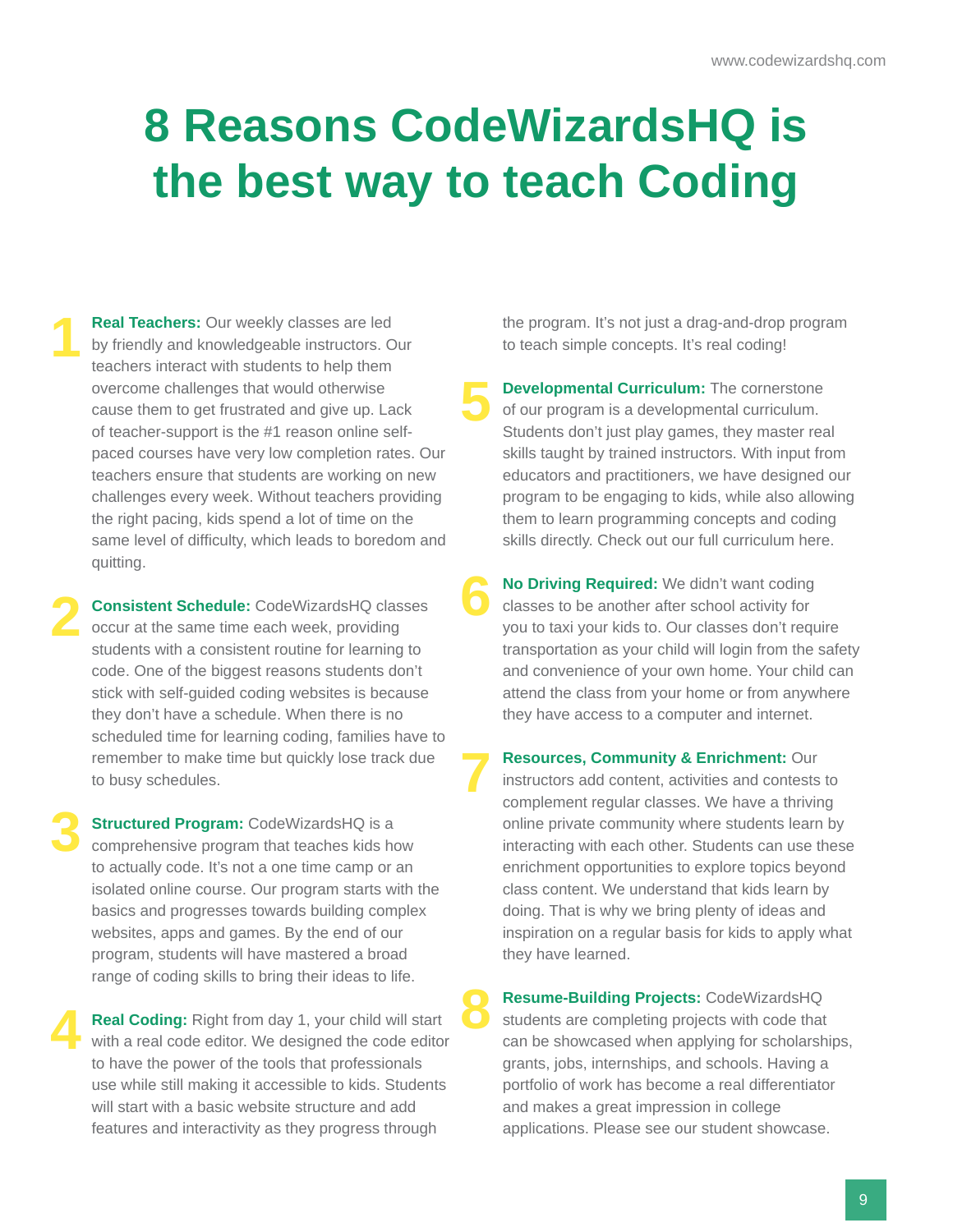### <span id="page-9-0"></span>**Coding is a Team Sport**



When you picture someone coding, you may envision a person sitting in front of side-by-side monitors, alone in a dark room at 3:30am. While there are certainly people out there that work in that environment, good coding takes collaboration. As stated before, coding is creative. There are many ways to accomplish a task and each one can make things easier or more difficult in the future.

Teams of coders rely on one another to avoid mistakes, learn best practices, acquire new skills, and help each other overcome barriers. Just like different types of people excel in different areas of business, different types of people excel in different areas of coding. Visual artists could be brilliant designers, but may fall short when it comes to connecting the website to the database where the information is stored. Database architects might be able to write conditional statements in their sleep, but the user-experience of their website could be a disaster.

As children learn to write code, they learn to specialize and collaborate in order to produce the most outstanding product possible. They become aware of the fact that the whole can be greater than the sum of its parts, and they learn to value their contribution to the whole. There are few things in school and in life that don't require interpersonal skills and teamwork.

Coding teaches strong communication skills. As children learn to code, they must communicate their needs to others in an effective way. They must also communicate how they can help others to complete tasks. In a collaborative environment, the best outcome is often created by the team that learned to communicate most effectively, so that they could leverage their strengths to produce something great.

**Coding teaches kids to ask for help.** Asking for help is one of the most important skills in life. In our culture, the act of asking for help is sometimes viewed as weak or even shameful. Independence can be overvalued, making kids believe that if they can't do it on their own, they shouldn't even try. Coding teaches the opposite. Coding teaches that if you can't do it on your own, seek help. When a child cannot figure out how to make the website behave the way she wants, she can master the problem by finding people and resources that empower her to solve the problem.

**Living a happy and successful life requires help, and the willingness to ask for it.** The highest performing students are often the ones who seek the most guidance from their teachers and collaborate the most with other students. Success if rarely earned solo, and coding is a great way to learn that lesson.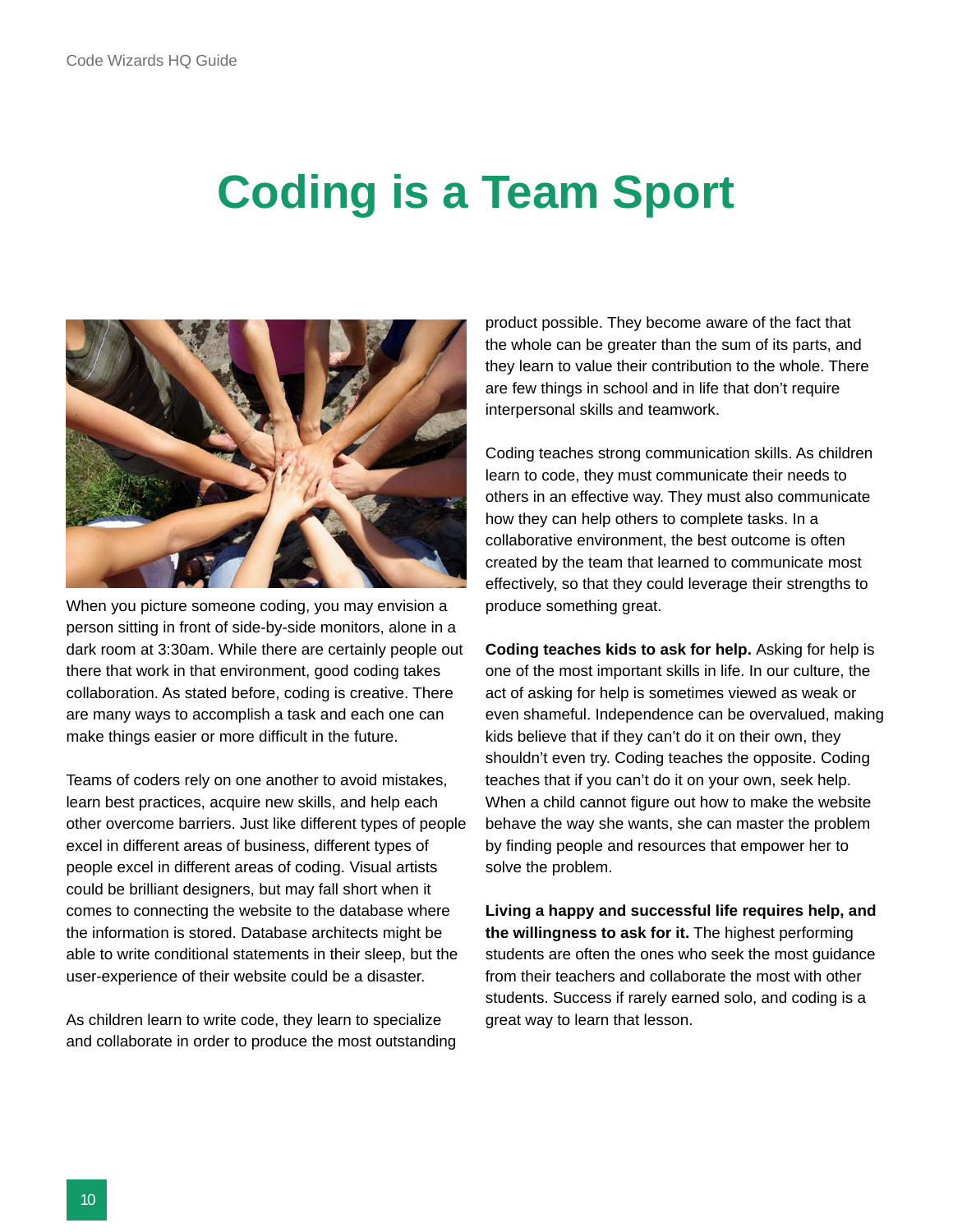### <span id="page-10-0"></span>**Coding is the Future**

In the future, coding skills won't just apply to engineers, and even today, coding skills empower every occupation. At its core, coding is teaching a machine to obey a human. What a fantastic thought! Do machines help coffee shops keep track of their inventory? Do machines help accountants spot losses? Do machines help nurses administer medicine? Do machines help shirt makers produce thousands of copies of the same design? Imagine if a shirt company had to recreate a shirt design for every shirt they printed. That shirt company wouldn't last long.

Computers are simply digital machines that can perform more than one function. Code tells them what to do. You may have heard the old saying, "but we'll always need garbage men!" sometimes proclaimed as a way to justify the false notion that every child doesn't need a quality education.

News flash! We won't always need garbage men. Do we still need oxen to pull plows? Do we still need to blast holes through mountains to carry people from east to west? Nope. We invented tractors. We invented airplanes. And today… tractors are driving themselves using GPS, and commercial jets are flown by computers except at landing and takeoff, and even that will soon be automated.

Coding empowers musicians to build platforms to share their music. Coding empowers graphic designers to display their works to the world. It enables therapists to work with clients in other countries. It enables farmers to do their own taxes while their tractor harvests their crops.

You may be thinking, *"But don't software engineers build all of the things that do that?"* That's only partially true. As the saying goes, *"necessity is the mother of invention"*. The people best equipped to invent something that



solves a problem are usually the people experiencing the problem. **Learning to code empowers kids to create solutions to their own problems** regardless of what field they are in.

Even if your child will never write code that solves problems, learning to code will allow them to understand the automated world they live in. There is value to understanding your environment, even if you didn't create it. Understanding your environment allows you to interact with it in a confident way, and helps you to adjust to changes that you encounter.

For people who know how coding works, the world of the future won't be an intimidating place that no one can understand. Instead, it will be an exciting place where computers work for humans and free us to focus on the activities we value most.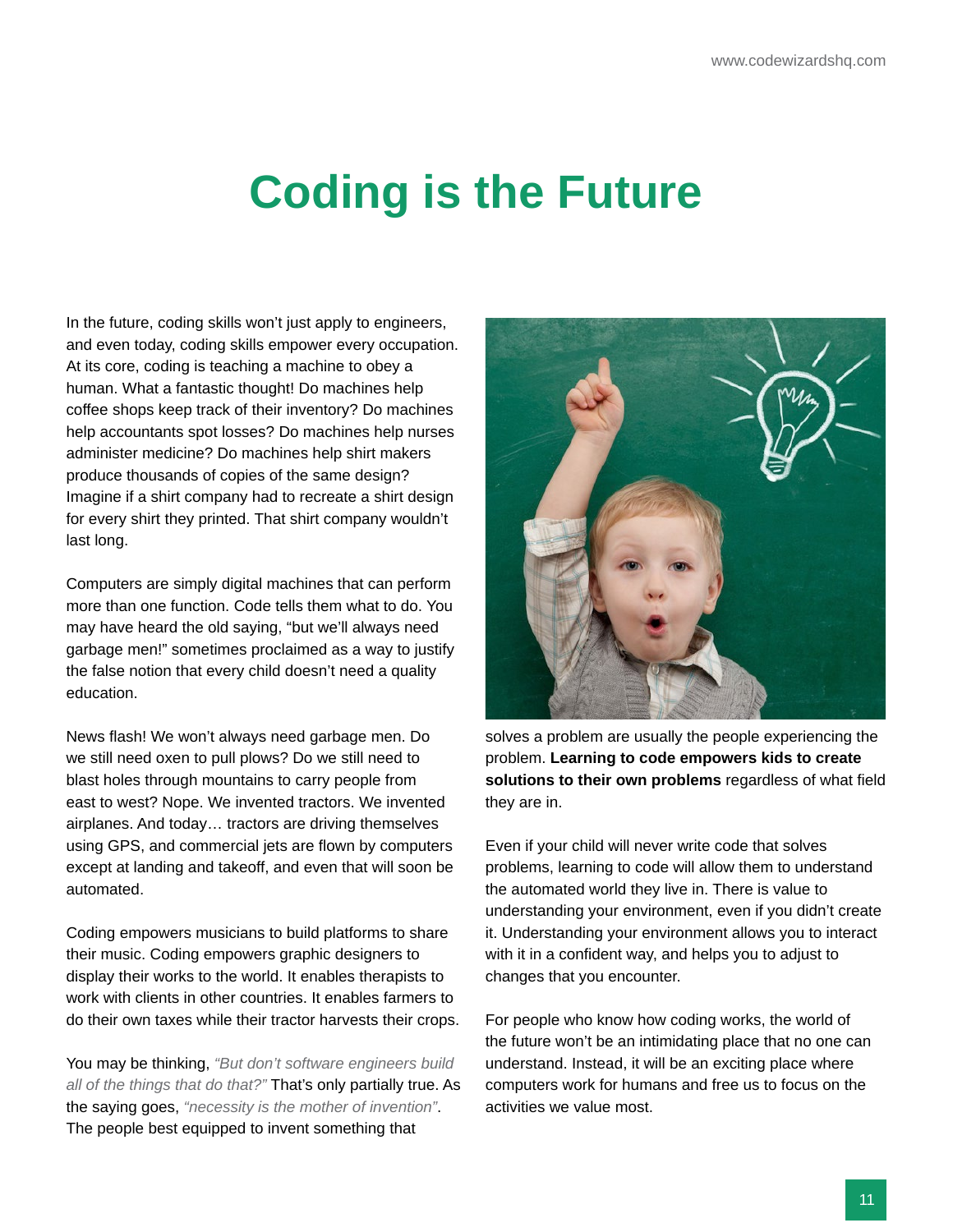## <span id="page-11-0"></span>**(The World Needs Finishers) Coding Teaches Work Ethic and Perseverance**

Coding teaches kids to work hard to achieve a goal. Learning to code presents challenges and struggles, but it does so in a progressive fashion. Children start out with simple tasks that are easy to comprehend and progress to more challenging tasks. As they acquire the skills to produce great things, they are empowered to set goals and envision things they want to create.

When kids set their mind on completing a project that involves code, they are also taking on the series of small tasks and difficulties that will make up the project. Coding teaches them that if they work hard and complete these

small tasks, there will be an outcome. Early in the process of learning to code, kids are presented with smaller projects with fewer tasks and faster payoff. Completing these tasks helps them to develop perseverance in stages.

As kids write code to conquer smaller challenges, they move on to larger and larger challenges. Without even realizing it, your child develops into someone who can set a big goal and break it into smaller pieces, attacking the pieces in a logical order and putting them together, eventually achieving his or her goal.

### **From Consumers to Creators**

"Screen time" is a common phrase in many households. Parents work to limit how much time their children spend in front of a device. The majority of kids spend most of their screen time consuming. YouTube is eating up a massive piece of that consumption pie. While YouTube and other sites do offer valuable content and learning, many of the best lessons are learned by doing.

Learning to code is an opportunity to create something during screen time. One of the aspects of coding that excites kids is that **with code, they can create things for other people to consume and interact with**. As

consumers of digital content, kids are learning about what others have created. They already have a strong knowledge-base in consumer content that will equip them to imagine the things they can create with code.

Creating things with code offers a new appreciation for the time and effort that goes into making all the content they consume. They develop the ability to imagine the other side of that video or website, envisioning what the developer did to make the experience possible.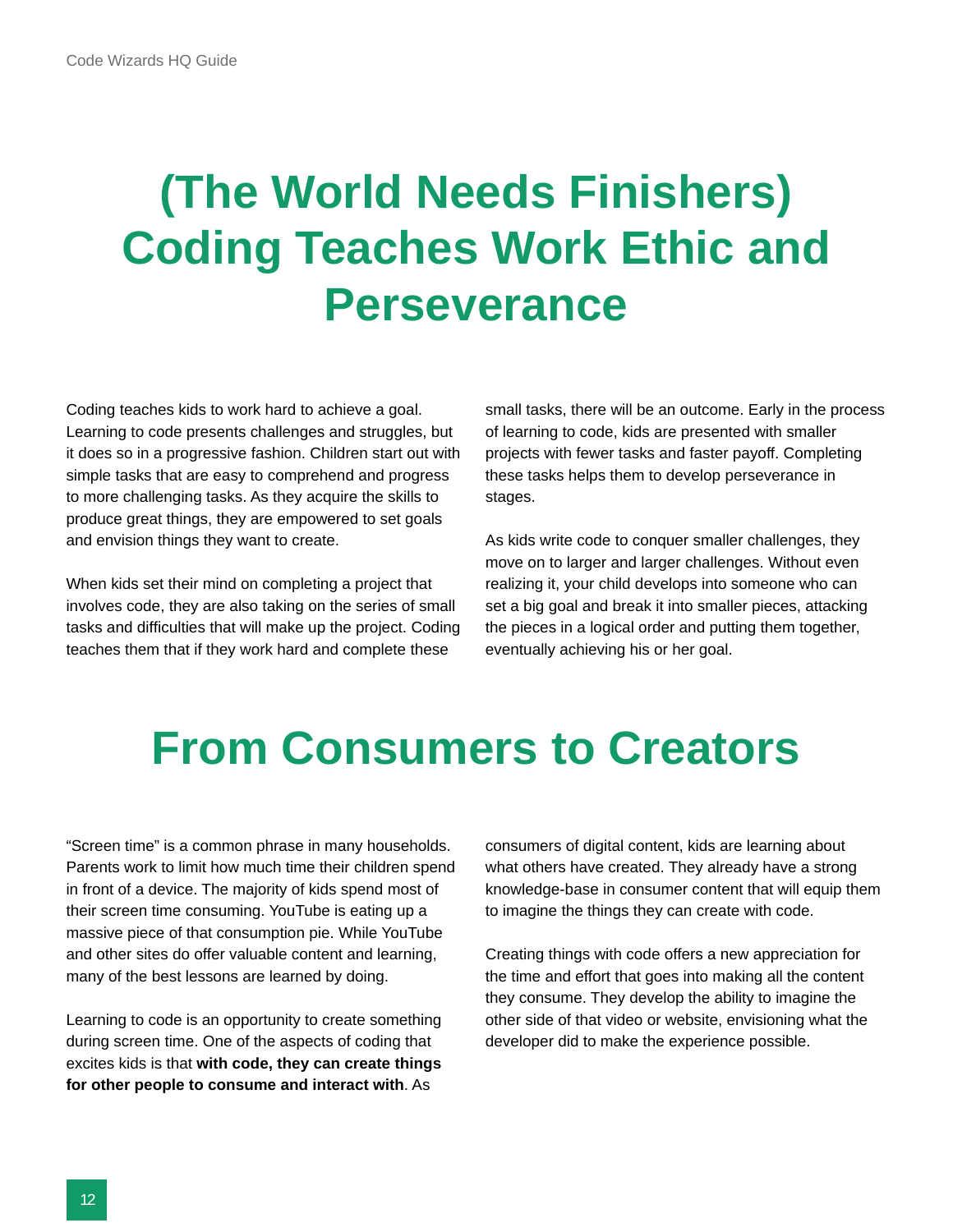## <span id="page-12-0"></span>**Coding Builds a Global Perspective**

Technology is connecting people from all parts of the world in new ways. This process isn't new. In the past, ships connected continents.

Later, telegraph machines enabled rapid communication across long distances. What is new is the rate of progress. Our connectivity is increasing at an alarming rate, but so is the democratization of access.

When the *"internet"* was created, it was a way for military computers to talk to each other across long distances. Today, nearly anyone can have a face-to-face conversation with anyone else in the world at any moment.

Technology may not be universally available to everyone, but the idea that living in a connected world is for the wealthy is nonsense. In fact, the United States doesn't even break into the top 10 in the world for smartphone market penetration.

Just as computers enable people all over the world to interact, coding enables people to share their creations with the world. It would be extremely difficult and expensive for your child to make 1000 paper books and mail them to children on another continent. But what if she published the book on her own website and posted a link on worldwide social media platforms? That can literally be done for free!

With access to the world, kids also learn that they can solve global problems. Kids can create ways to inform others about issues they care about, build platforms that help people, and facilitate a global sense of community.

Platforms enable people to connect with loved ones across the world, send clean water where it's most needed, and share ways to lower pollution and waste in communities. Empowering kids to create things with code equips them to change the world before they even graduate from high school!

*In fifteen years we'll be teaching programming like reading and writing… and wondering why we didn't do it sooner.- Mark Zuckerberg*

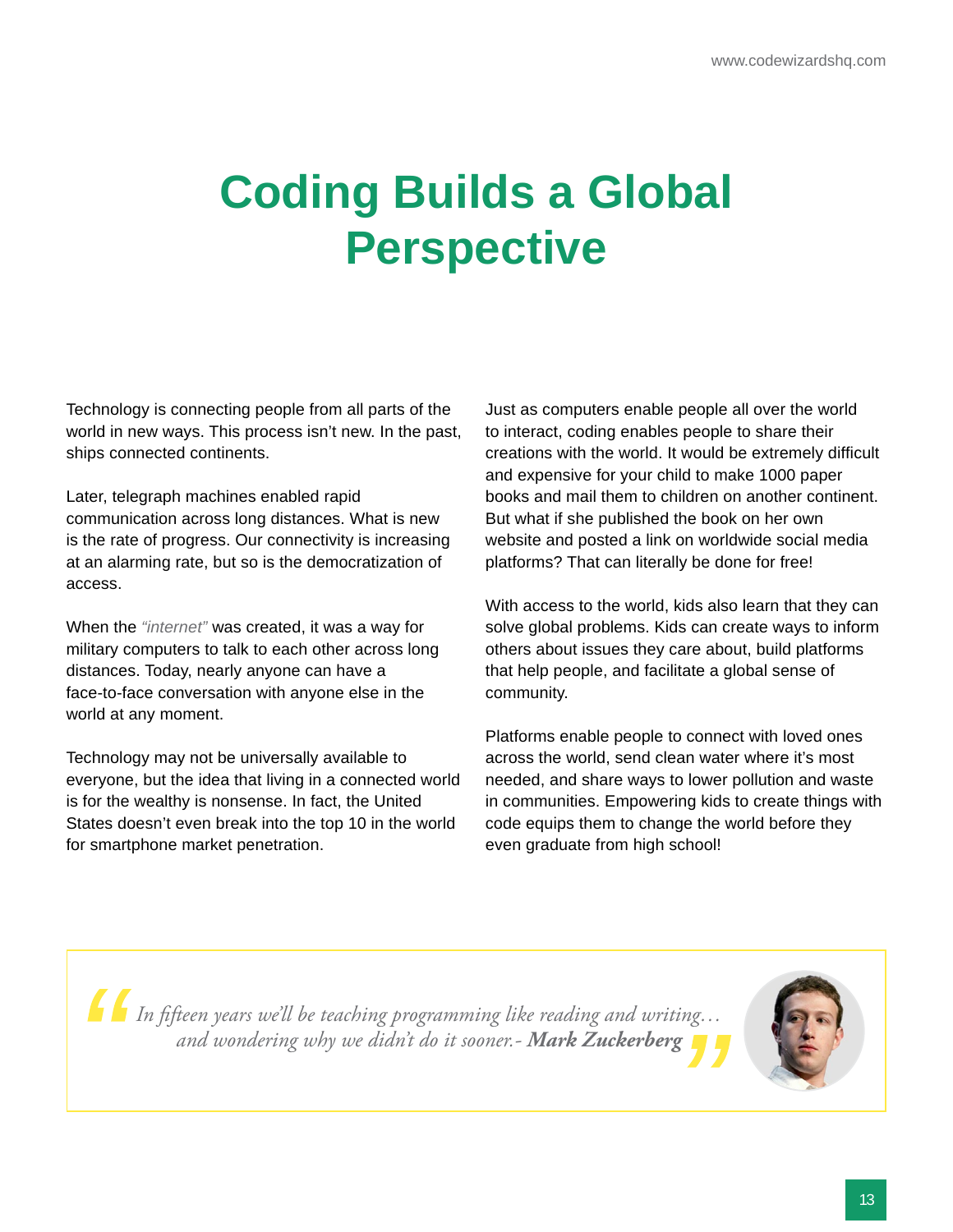### **Assessment**

<span id="page-13-0"></span>Below is a quick an easy way for you to assess your child's interest and readiness to learn to code. Record your response for each item:

| 1. My child demonstrates interest in computers, apps,<br>and/or the internet.   | 6. My child would benefit from learning to think logically.           |
|---------------------------------------------------------------------------------|-----------------------------------------------------------------------|
| Yes<br>No                                                                       | Yes<br>No                                                             |
|                                                                                 | 7. My child enjoys sharing his or her work with others.               |
| 2. My child is interested in the way things work.                               | Yes<br>No                                                             |
| Yes<br>No                                                                       |                                                                       |
| 3. My child likes to create new things.                                         | 8. My child is likely to pursue a career that involves<br>technology. |
| Yes<br>No                                                                       | No<br>Yes                                                             |
| 4. My child plans to attend a University or other school of<br>higher learning. | 9. My child learns by doing.                                          |
| Yes<br>No                                                                       | No<br>Yes                                                             |
|                                                                                 | 10. My child needs to improve his or her ability to                   |
| 5. My child would benefit from improved project<br>management skills.           | complete tasks in an orderly fashion.                                 |
|                                                                                 | No<br>Yes                                                             |
| No<br>Yes                                                                       |                                                                       |

If you answered "Yes" to 6 or more questions, then learning to code is likely a good fit for your child. **[Click here](http://www.codewizardshq.com/) for CodeWizardsHQ's upcoming classes and schedule.**